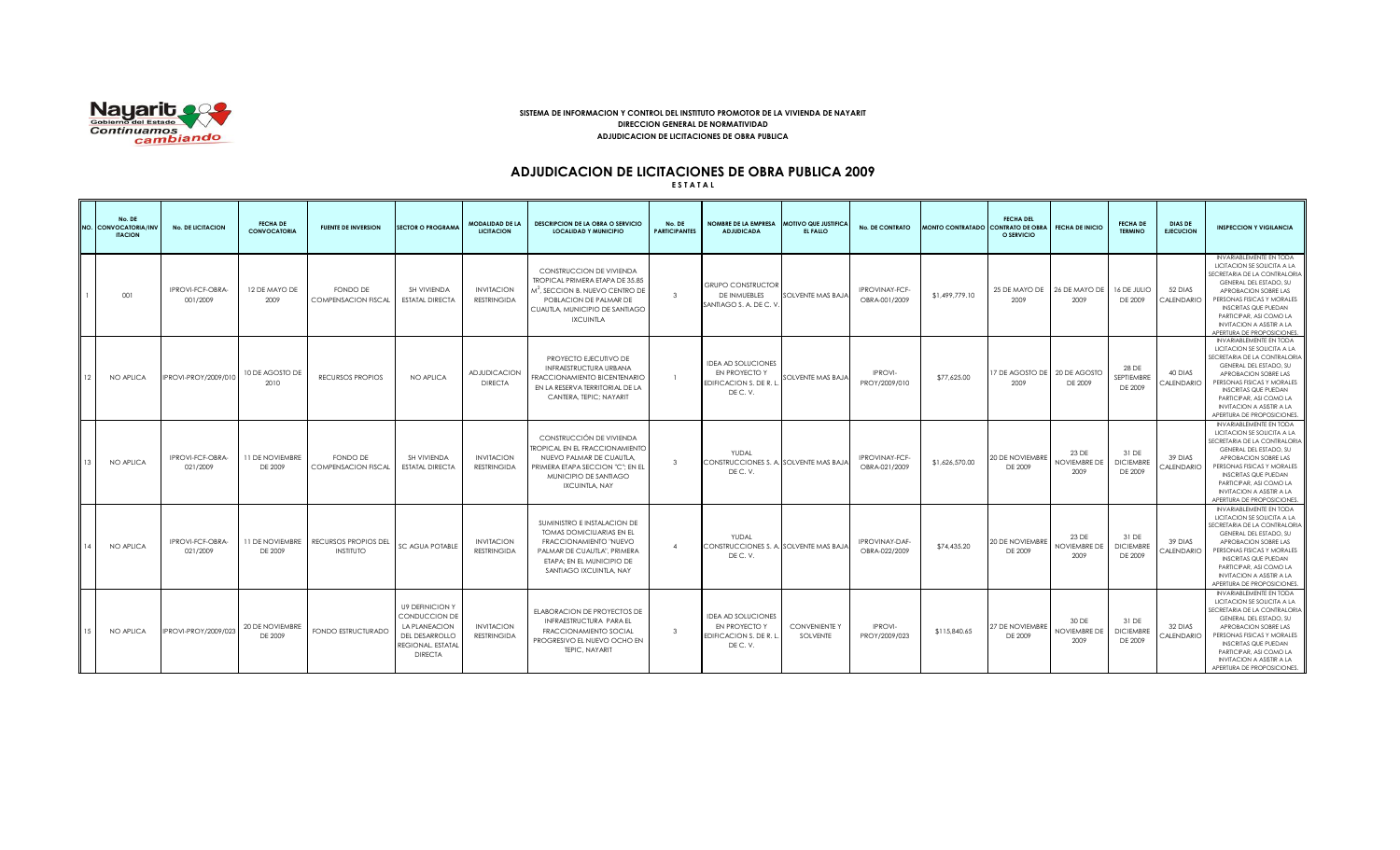

### **SISTEMA DE INFORMACION Y CONTROL DEL INSTITUTO PROMOTOR DE LA VIVIENDA DE NAYARIT DIRECCION GENERAL DE NORMATIVIDAD ADJUDICACION DE LICITACIONES DE OBRA PUBLICA**

# **ADJUDICACION DE LICITACIONES DE OBRA PUBLICA 2009**

**E S T A T A L**

|    | No. DE<br>NO. CONVOCATORIA/INV<br><b>ITACION</b> | <b>No. DE LICITACION</b>    | <b>FECHA DE</b><br><b>CONVOCATORIA</b> | <b>FUENTE DE INVERSION</b> | <b>SECTOR O PROGRAMA</b>                                                                                          | <b>MODALIDAD DE LA</b><br><b>LICITACION</b> | <b>DESCRIPCION DE LA OBRA O SERVICIO</b><br><b>LOCALIDAD Y MUNICIPIO</b>                                                                                                      | No. DE<br><b>PARTICIPANTES</b> | NOMBRE DE LA EMPRESA MOTIVO QUE JUSTIFICA<br><b>ADJUDICADA</b>                                                               | EL FALLO                         | <b>No. DE CONTRATO</b>          | MONTO CONTRATADO CONTRATO DE OBRA | <b>FECHA DEL</b><br>O SERVICIO | <b>FECHA DE INICIO</b>               | <b>FECHA DE</b><br><b>TERMINO</b>    | <b>DIAS DE</b><br><b>EJECUCION</b> | <b>INSPECCION Y VIGILANCIA</b>                                                                                                                                                                                                                                                                           |
|----|--------------------------------------------------|-----------------------------|----------------------------------------|----------------------------|-------------------------------------------------------------------------------------------------------------------|---------------------------------------------|-------------------------------------------------------------------------------------------------------------------------------------------------------------------------------|--------------------------------|------------------------------------------------------------------------------------------------------------------------------|----------------------------------|---------------------------------|-----------------------------------|--------------------------------|--------------------------------------|--------------------------------------|------------------------------------|----------------------------------------------------------------------------------------------------------------------------------------------------------------------------------------------------------------------------------------------------------------------------------------------------------|
|    | NO APLICA                                        | PROVI-PROY/2009/023         | 20 DE NOVIEMBRE<br>DE 2009             | FONDO ESTRUCTURADO         | <b>U9 DEFINICION Y</b><br>CONDUCCION DE<br>LA PLANEACION<br>DEL DESARROLLO<br>REGIONAL. ESTATAI<br><b>DIRECTA</b> | <b>INVITACION</b><br><b>RESTRINGIDA</b>     | ELABORACION DE PROYECTOS DE<br>INFRAESTRUCTURA PARA EL<br>DESARROLLO DE LA PARCELA 108 EN<br>LA CANTERA MPIO, DE TEPIC.<br>NAYARIT                                            | $\mathbf{3}$                   | <b>IDEA AD SOLUCIONES</b><br>EN PROYECTO Y<br>EDIFICACION S. DE R. L.<br>DEC.V.                                              | SOLVENTE MAS BAJA                | <b>IPROVI-</b><br>PROY/2009/024 | \$249,257.90                      | 27 DE NOVIEMBRE<br>DE 2009     | 30 DE<br>NOVIEMBRE DE<br>2009        | 31 DE<br><b>DICIEMBRE</b><br>DE 2009 | 32 DIAS<br><b>ALENDARIO</b>        | INVARIABLEMENTE EN TODA<br>LICITACION SE SOLICITA A LA<br>SECRETARIA DE LA CONTRALORIA<br>GENERAL DEL ESTADO, SU<br>APROBACION SOBRE LAS<br>PERSONAS FISICAS Y MORALES<br><b>INSCRITAS QUE PUEDAN</b><br>PARTICIPAR, ASI COMO LA<br><b>INVITACION A ASISTIR A LA</b><br>APERTURA DE PROPOSICIONES.       |
|    | NO APLICA                                        | PROVI-PROY/2009/023         | 20 DE NOVIEMBRE<br>DE 2009             | FONDO ESTRUCTURADO         | <b>U9 DEFINICION Y</b><br>CONDUCCION DE<br>LA PLANEACION<br>DEL DESARROLLO<br>REGIONAL, ESTATAL<br><b>DIRECTA</b> | <b>INVITACION</b><br><b>RESTRINGIDA</b>     | ELABORACION DE PROYECTOS DE<br>INFRAESTRUCTURA PARA EL<br>POLIGONO DE LAS 54 VIVIENDAS EN<br>LA CANTERA MPIO. DE TEPIC,<br>NAYARIT                                            | $\mathbf{3}$                   | <b>IDEA AD SOLUCIONES</b><br>EN PROYECTO Y<br>EDIFICACION S. DE R. L<br>DEC.V.                                               | <b>CONVENIENTE Y</b><br>SOLVENTE | IPROVI-<br>PROY/2009/025        | \$59,800.00                       | 27 DE NOVIEMBRE<br>DE 2009     | 30 DE<br>NOVIEMBRE DE<br>2009        | 31 DE<br><b>DICIEMBRE</b><br>DE 2009 | 32 DIAS<br>CALENDARIO              | INVARIABLEMENTE EN TODA<br>LICITACION SE SOLICITA A LA<br>SECRETARIA DE LA CONTRALORIA<br>GENERAL DEL ESTADO, SU<br>APROBACION SOBRE LAS<br>PERSONAS FISICAS Y MORALES<br><b>INSCRITAS QUE PUEDAN</b><br>PARTICIPAR, ASI COMO LA<br><b>INVITACION A ASISTIR A LA</b><br>APERTURA DE PROPOSICIONES        |
|    | NO APLICA                                        | <b>IPROVI-PROY/2009/023</b> | 20 DE NOVIEMBRE<br>DE 2009             | FONDO ESTRUCTURADO         | <b>U9 DEFINICION Y</b><br>CONDUCCION DE<br>LA PLANEACION<br>DEL DESARROLLO<br>REGIONAL, ESTATAL<br><b>DIRECTA</b> | <b>INVITACION</b><br><b>RESTRINGIDA</b>     | ELABORACION DE COMPLEMENTO<br>DE PROYECTOS DE<br>INFRAESTRUCTURA PARA EL<br><b>FRACCIONAMIENTO SOCIAL</b><br>PROGRESIVO BICENTENARIO EN LA<br>CANTERA MPIO, DE TEPIC, NAYARIT | $\mathbf{3}$                   | <b>IDEA AD SOLUCIONES</b><br>EN PROYECTO Y<br>EDIFICACION S. DE R. L<br>DEC.V.                                               | <b>CONVENIENTE Y</b><br>SOLVENTE | <b>IPROVI-</b><br>PROY/2009/026 | \$34,845,00                       | 27 DE NOVIEMBRE<br>DE 2009     | 30 DE<br><b>NOVIEMBRE DE</b><br>2009 | 31 DE<br><b>DICIEMBRE</b><br>DE 2009 | 32 DIAS<br>CALENDARIO              | <b>INVARIABLEMENTE EN TODA</b><br>LICITACION SE SOLICITA A LA<br>SECRETARIA DE LA CONTRALORIA<br>GENERAL DEL ESTADO, SU<br>APROBACION SOBRE LAS<br>PERSONAS FISICAS Y MORALES<br><b>INSCRITAS QUE PUEDAN</b><br>PARTICIPAR, ASI COMO LA<br><b>INVITACION A ASISTIR A LA</b><br>APERTURA DE PROPOSICIONES |
|    | NO APLICA                                        | PROVI-PROY/2009/024         | 20 DE NOVIEMBRE<br>DE 2009             | FONDO ESTRUCTURADO         | <b>U9 DEFINICION Y</b><br>CONDUCCION DE<br>LA PLANEACION<br>DEL DESARROLLO<br>REGIONAL. ESTATAI<br><b>DIRECTA</b> | <b>ADJUDICACION</b><br><b>DIRECTA</b>       | ELABORACION DEL PLAN PARCIAL<br>DE DESARROLLO URBANO EN EL<br><b>FRACCIONAMIENTO SOCIAL</b><br>PROGRESIVO EL NUEVO OCHO EN<br>TEPIC. NAYARIT                                  |                                | <b>COMPAÑÍA</b><br><b>CONSTRUCTORAY</b><br><b>ADMINISTRADORA DE</b><br><b>INMUEBLES DE</b><br>OCCIDENTE S. A. DE C<br>$\vee$ | <b>CONVENIENTE Y</b><br>SOLVENTE | <b>IPROVI-</b><br>PROY/2009/027 | \$34,419.50                       | 27 DE NOVIEMBRE<br>DE 2009     | 30 DF<br>NOVIEMBRE DE<br>2009        | 31 DE<br><b>DICIEMBRE</b><br>DE 2009 | 32 DIAS<br><b>CALENDARIO</b>       | <b>INVARIABLEMENTE EN TODA</b><br>LICITACION SE SOLICITA A LA<br>SECRETARIA DE LA CONTRALORIA<br>GENERAL DEL ESTADO, SU<br>APROBACION SOBRE LAS<br>PERSONAS FISICAS Y MORALES<br><b>INSCRITAS QUE PUEDAN</b><br>PARTICIPAR, ASI COMO LA<br><b>INVITACION A ASISTIR A LA</b><br>APERTURA DE PROPOSICIONES |
| 20 | NO APLICA                                        | PROVI-PROY/2009/025         | 20 DE NOVIEMBRE<br>DE 2009             | FONDO ESTRUCTURADO         | <b>U9 DEFINICION Y</b><br>CONDUCCION DE<br>LA PLANEACION<br>DEL DESARROLLO<br>REGIONAL, ESTATAL<br><b>DIRECTA</b> | <b>ADJUDICACION</b><br><b>DIRECTA</b>       | FLABORACION DE LA<br>MANIFESTACION DE IMPACTO<br>AMBIENTAL EN EL<br><b>FRACCIONAMIENTO SOCIAL</b><br>PROGRESIVO EL NUEVO OCHO EN<br>TEPIC. NAYARIT                            |                                | <b>PROFESIONALES</b><br>AMBIENTALES DE<br>NAYARIT PROAN, S.C.                                                                | <b>CONVENIENTE Y</b><br>SOLVENTE | <b>IPROVI-</b><br>PROY/2009/028 | \$36,685.00                       | 27 DE NOVIEMBRE<br>DE 2009     | 30 DE<br>NOVIEMBRE DE<br>2009        | 31 DE<br><b>DICIEMBRE</b><br>DE 2009 | 32 DIAS<br>CALENDARIO              | INVARIABLEMENTE EN TODA<br>LICITACION SE SOLICITA A LA<br>SECRETARIA DE LA CONTRALORIA<br>GENERAL DEL ESTADO, SU<br>APROBACION SOBRE LAS<br>PERSONAS FISICAS Y MORALES<br><b>INSCRITAS QUE PUEDAN</b><br>PARTICIPAR, ASI COMO LA<br><b>INVITACION A ASISTIR A LA</b><br>APERTURA DE PROPOSICIONES.       |